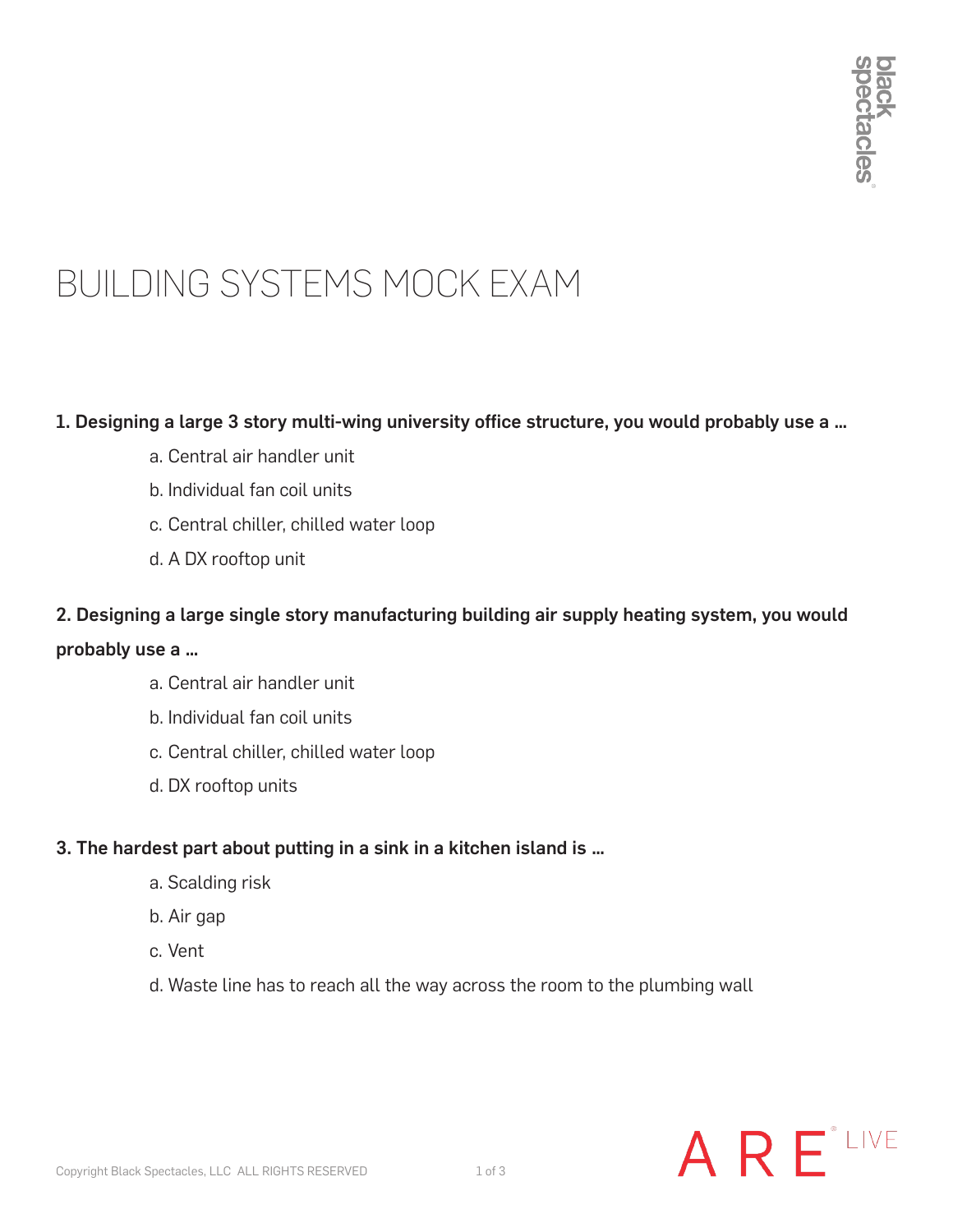#### 4. In a Temperate zone, what will typically drive the duct design of the HVAC system?

- a. Cooling system
- b. Dehumidification
- c. Heating system
- d. Sling psychrometer

#### 5. In the typical tenant office construction, the supply system is usually …

- a. Ducted
- b. Plenum
- c. Always cooling
- d. A VAV box
- 6. A typical Chiller has a hot condenser barrel, a cold evaporator barrel, and a \_\_\_\_\_\_\_\_\_\_\_

7. A client is worried about the noise from the HVAC system. Which of the following would you possibly suggest? (Check all that apply.)

- a. Dampers
- b. Duct lining
- c. Chiller
- d. Absorbtion cooling tower
- e. Base isolators
- f. radiant floor / cool beam
- g. remote location / rooftop unit

# ARE<sup>\*LIVE</sup>